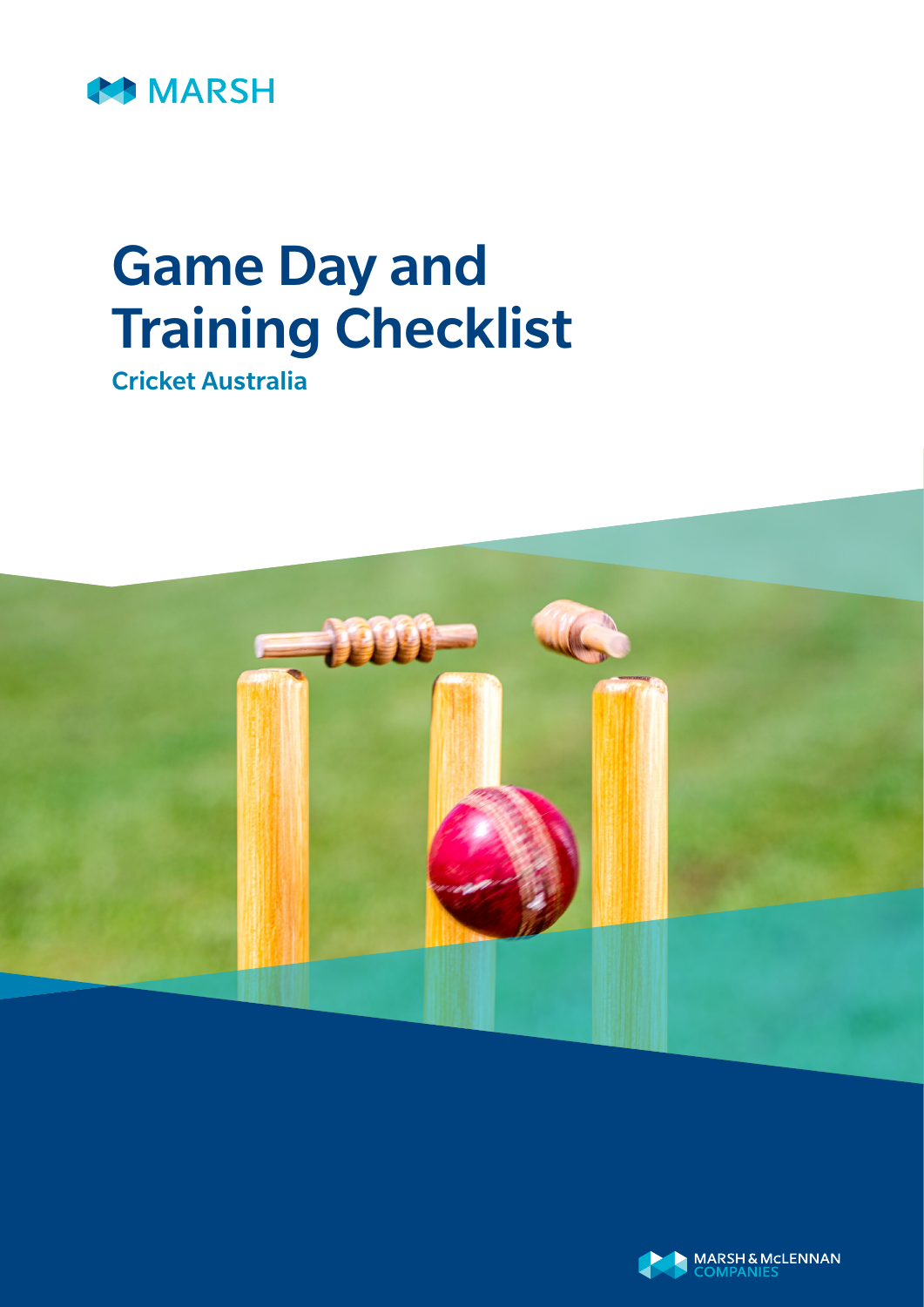# Game Day & Training Checklist Guidelines

This Checklist is a basic pre-game/training inspection tool that helps to identify safety concerns and record your actions.



Accept and Monitor if there is a chance an incident will occur. All safety concerns should be monitored throughout the day.

IMPORTANT NOTE: IF SAFETY CONCERNS CAN NOT BE ADDRESSED TO AN ACCEPTABLE LEVEL, THE CHECKLIST SHOULD NOT BE SIGNED. PLAY SHOULD NOT COMMENCE UNTIL CONDITIONS ARE ACCEPTABLE TO BOTH TEAMS.

#### WHEN SHOULD THE CHECKLIST BE COMPLETED?

You should complete the Checklist before the commencement of each day's play for a game. The Checklist can also be used prior to training sessions. If conditions change, the Checklist should be reviewed again and further action taken if necessary (even if the Checklist has been completed earlier). A great time for the Checklist to be completed is before warm-ups. On subsequent days, it is suggested that a convenient time is agreed to complete the Checklist between the Umpires and Authorised Club Representatives – again preferably before warm-ups and well before the start of play.

#### DUTY OF CARE

Clubs owe a duty of care to players, spectators and volunteers. Insurance cover may not exist for clubs and/or officials who show deliberate negligence or disregard for these responsibilities.

#### SIGNING THE CHECKLIST

Some people view the formal nature of signing a document relating to risk and insurance as formidable. This is simply not the case and if a reasonable attempt to identify risks has been made then no concern is warranted. If reasonable care has been taken to provide a safe environment then signing the Checklist puts the club in a strong position to demonstrate it has taken a duty of care.

**•** If the conditions are not safe … and can't be made safe for play, then it may be negligent to start playing/training. To play in these conditions is placing the club in a poor position to demonstrate any duty of care.

- **•** If something happens … and the Checklist has been used properly and signed, the club is in a strong position to demonstrate its duty of care as it has shown resonable actions to provide a safe environment.
- **•** If the Checklist isn't signed... and play commences in what appears to be normal conditions and an accident occurs resulting in serious injury, the club is in a poor position to demonstrate it has upheld its duty of care.
- **•** The basic message is … the club and its members, including the signatories, are in a better position to demonstrate a duty of care if they complete and sign the Checklist.

#### PROTECTING CLUB OFFICIALS

Legislation and insurance exists to protect club officials who complete the Checklist, thereby demonstrating the club upheld its duty of care.

#### INSURANCE

An important part of your Public Liability Insurance is that your club supports the use of Match Day Checklists. By addressing risk before match/training commences, you can reduce your club's exposure to injuries and/or legal action. Recording your actions on the Checklist may also assist in the defence of legal action against your club.

#### STORING COMPLETED CHECKLISTS

Marsh recommend original Checklists are retained on file by the home club (or association where required) for a minimum of seven (7) years for future reference.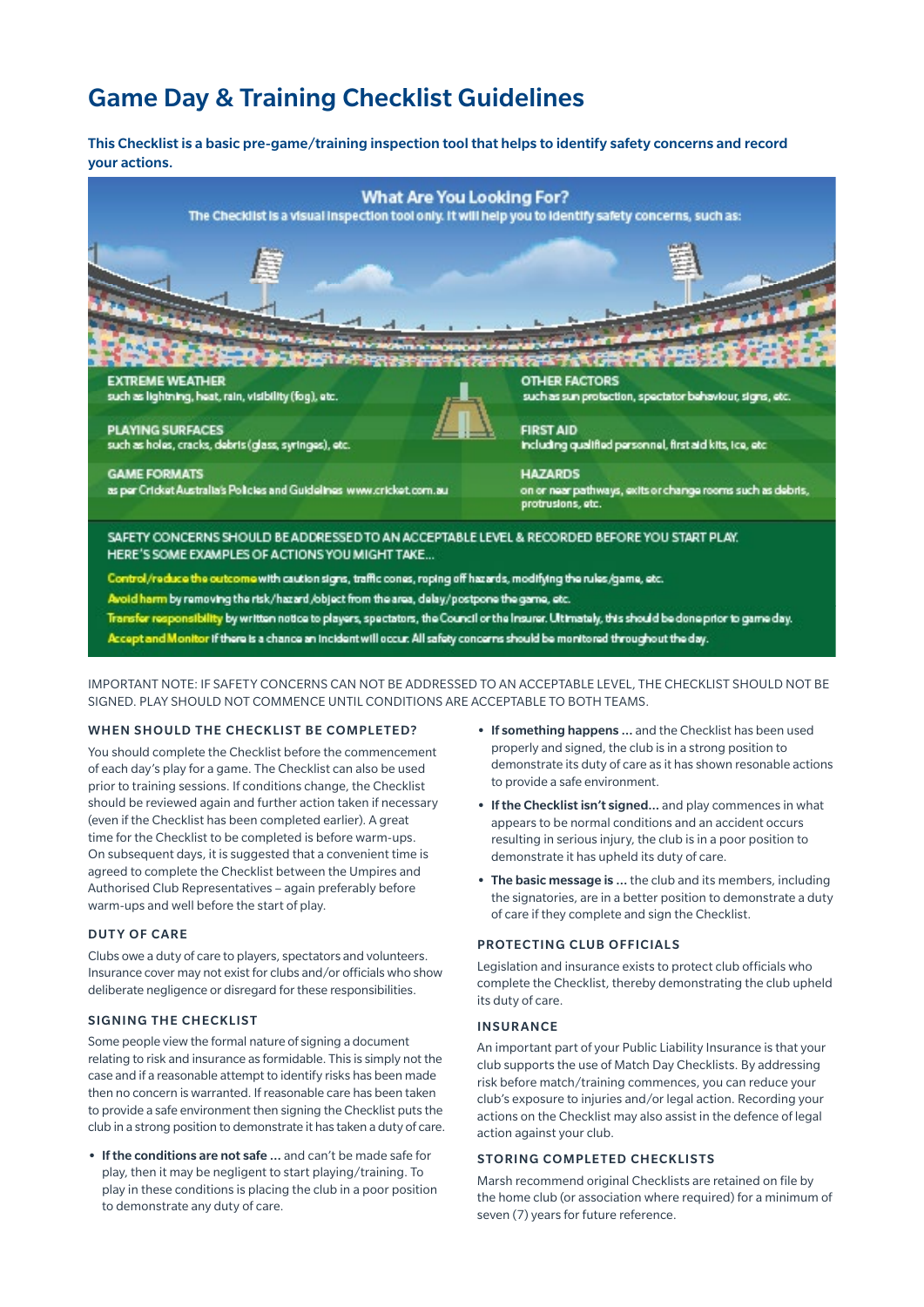| Game Venue:                    |  | YES (Acceptable)                                                                           |
|--------------------------------|--|--------------------------------------------------------------------------------------------|
| Date of Inspection: DD/MM/YYYY |  | If you are satisfied the conditions are<br>safe to start play please mark ( $\square$ ) in |
| Time: $HH:YY(24)$              |  | the "YES" column.                                                                          |
| Home Team:                     |  |                                                                                            |
|                                |  | No (Action Required)                                                                       |
| Away Team:                     |  | If you find a safety concern please mark                                                   |
| Training:                      |  | $(\Box)$ in the "NO" column and record<br>your actions in the space provided.              |

Please refer to the Checklist Guidelines (page 1) for further information, terms & conditions. (Acceptable) (Action Required) YES/NO

# WEATHER CONDITIONS:

• In regard to player safety, are the weather conditions satisfactory for play to commence?

# FIELD OF PLAY

- In regard to player safety, are the playing surfaces (including the field and pitch) satisfactory for play to commence?
- Has all visible debris, that may affect player safety, been removed?
- Are the game formats and ground markings in-line with Cricket Australia's Playing Policy & Guidelines ("Well Played")?
- Are all sprinkler covers intact and level with the playing field?
- In regard to player safety, are the perimeter fences and/or signs free from visible hazards?
- Are all boundary markers (lines, ropes, hats, etc) at least 3 yards / 2.74 metres away from any off field hazards including but not limited to fencing, concrete perimeters, trees, or other solid structures which may cause injuries to fielders?

#### **FACILITIES**

- In regard to safety, are the public areas (e.g. seating and walkways) free of visible hazards?
- In regard to safety, are the player's areas (e.g. change rooms) free from visible hazards?
- Are First Aid facilities (e.g. First Aid Kit, qualified personnel and ice) on site and accessible?
- Are there shaded areas, sunscreen and clean drinking water available?

OTHER FACTORS (PLEASE INSERT DETAILS OF SAFETY AREAS SPECIFIC TO YOUR CIRCUMSTANCES):

• Are the following area/s (below) satisfactory for play to commence?

PLEASE PROVIDE DETAILS OF ACTIONS TAKEN TO ADDRESS YOUR SAFETY CONCERNS: